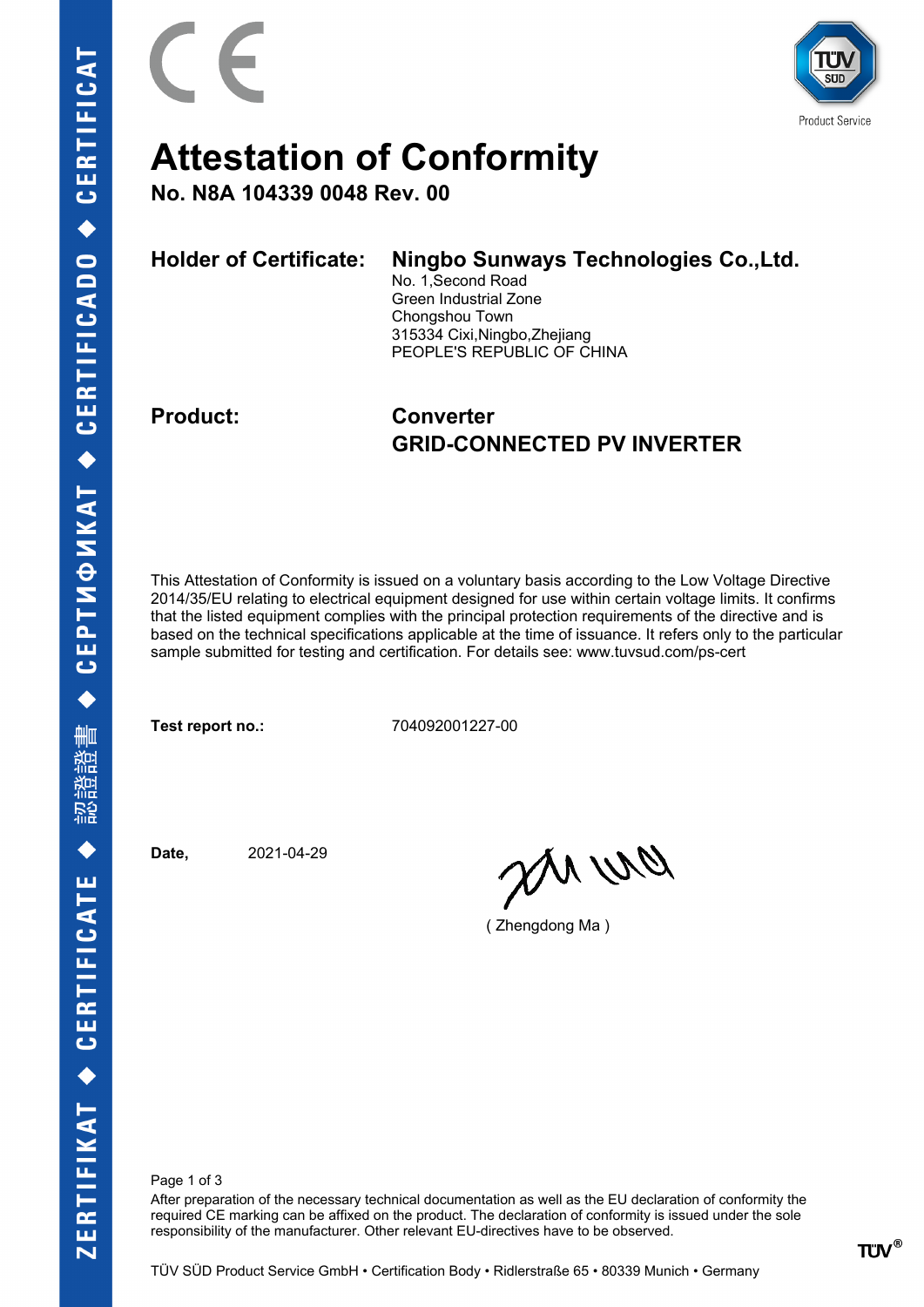



## **Attestation of Conformity**

**No. N8A 104339 0048 Rev. 00**

#### **Model(s): STT-80KTL, STT-100KTL, STT-110KTL, STT-100KTL-HV, STT-125KTL-HV.**

### **Parameters:**

| Model Name                         | STT-80KTL                        | STT-100KTL          | STT-110KTL          |  |
|------------------------------------|----------------------------------|---------------------|---------------------|--|
| PV Input Ratings                   |                                  |                     |                     |  |
| D.C. Max. Input Voltage            | 1100Vd.c.                        | 1100Vd.c.           | 1100Vd.c.           |  |
| D.C. MPPT Voltage Range            | 200-950Vd.c.                     | 200-950Vd.c.        | 200-950Vd.c.        |  |
| D.C. Max. Input Current            | 8 x 26A                          | 10 x 26A            | 10 x 26A            |  |
| <b>Isc PV</b>                      | 8 x 40A                          | 10 x 40A            | 10 x 40A            |  |
| <b>AC Output Ratings</b>           |                                  |                     |                     |  |
| A.C. Output Rated Voltage          | 3/N/PE~<br>380/400V              | 3/N/PE~<br>380/400V | 3/N/PE~<br>380/400V |  |
| A.C. Output Rated Frequency        | 50/60Hz                          | 50/60Hz             | 50/60Hz             |  |
| A.C. Output Rated Power            | 80000W                           | 100000W             | 110000W             |  |
| A.C. Output Rated Apparent Power   | 80000VA                          | 100000VA            | 110000VA            |  |
| A.C. Output Max. Apparent Power    | 88000VA                          | 110000VA            | 121000VA            |  |
| A.C. Output Rated Current          | 115.5A                           | 144.3A              | 158.8               |  |
| A.C. Output Max. Current           | 127A                             | 158.8A              | 174.8A              |  |
| Power Factor                       | 0.8 leading0.8 lagging           |                     |                     |  |
| General Information                |                                  |                     |                     |  |
| <b>Protection Class</b>            |                                  |                     |                     |  |
| Ingress Protection                 | <b>IP65</b>                      |                     |                     |  |
| <b>Overvoltage Category</b>        | II(PV), III(MAINS)               |                     |                     |  |
| <b>Operating Temperature Range</b> | $-30^{\circ}$ C $ +60^{\circ}$ C |                     |                     |  |
| <b>Operating Altitude</b>          | 3000m                            |                     |                     |  |
| Inverter Topology                  | Non-isolated                     |                     |                     |  |

Page 2 of 3

After preparation of the necessary technical documentation as well as the EU declaration of conformity the required CE marking can be affixed on the product. The declaration of conformity is issued under the sole responsibility of the manufacturer. Other relevant EU-directives have to be observed.